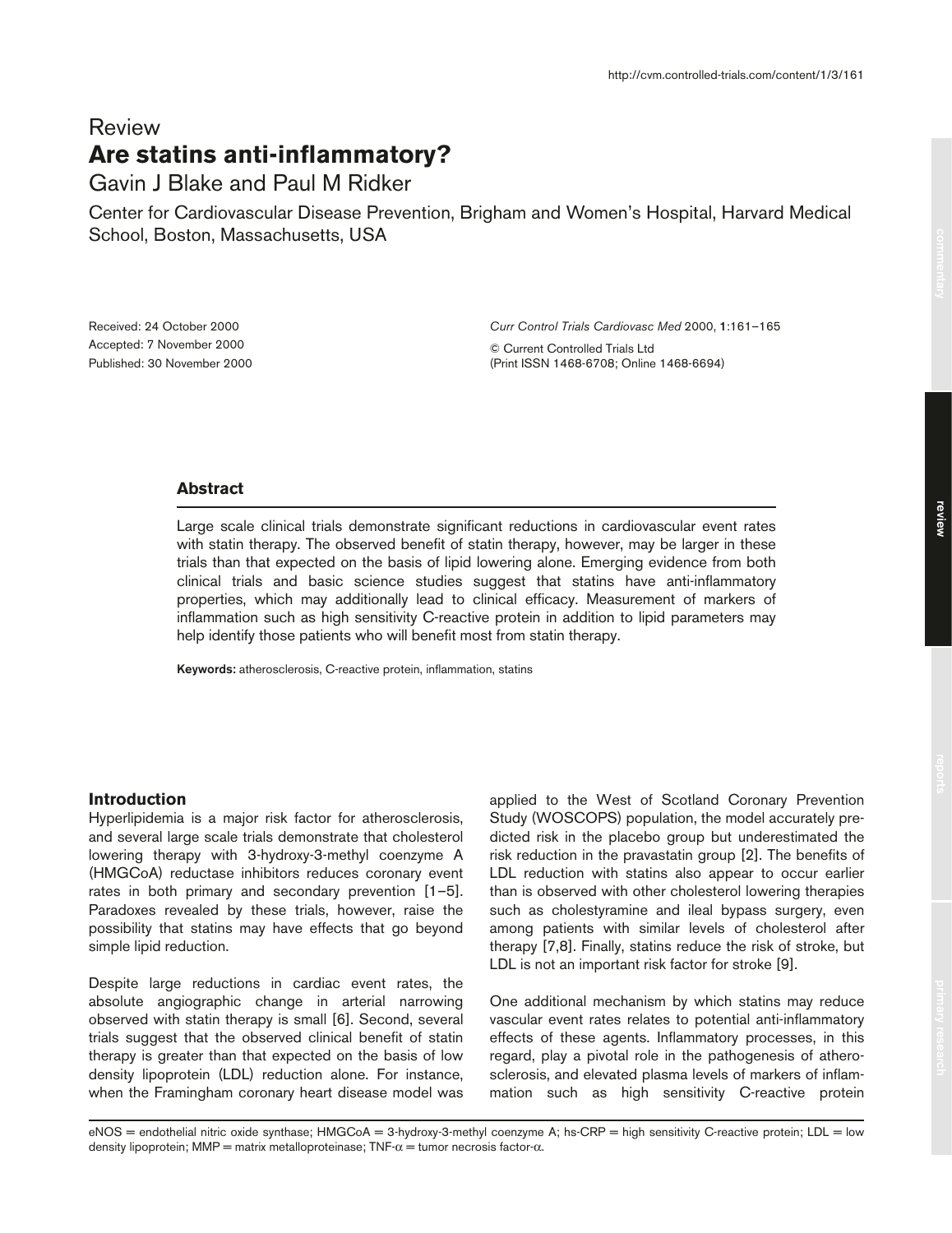(hs-CRP), serum amyloid A, IL-6 and soluble intercellular adhesion molecule-1 have been shown to predict cardiovascular events [10–16].

## **Laboratory evidence for anti-inflammatory effects of statins**

Unstable plaques are characterized by active inflammation that overwhelms the plaque's capacity for repair [17]. Macrophages and T cells are abundant in the regions of plaque rupture, while smooth muscle cells are few. Stable plaques, conversely, contain few inflammatory cells and abundant smooth muscle cells.

Numerous studies suggest important effects of statins on macrophage function. Macrophages are capable of degrading the extracellular matrix and, by secreting matrix metalloproteinase (MMP), may weaken the fibrous cap and thus predispose an atheromatous plaque to rupture. Fluvastatin and simvastatin have recently been shown to inhibit MMP-9 (gelatinase B) activity and secretion by macrophages [18]. This effect is reversed by the addition of mevalonate, suggesting that it is mediated by HMGCoA reductase inhibition.

MMP-1, or interstitial collagenase, is also thought to play a role in atherosclerotic plaque rupture. Fluvastatin appears to decrease MMP-1 expression in human vascular endothelial cells in a time- and dose-dependent manner [19]. This effect is also seen with lovastatin and again is completely blocked by coincubation with mevalonate. The concentration of fluvastatin required to reduce MMP-1 expression is similar to that seen in clinical practice.

Pravastatin has been shown to cause changes in the composition of atheromatous plaque independent of its cholesterol lowering effect. Pravastatin-treated monkeys have better vasodilator function and favorable changes in the composition of atheromatous plaque compared with control animals with similar changes in lipid profile caused by diet alone [20]. The pravastatin-treated monkeys had fewer macrophages in the intima and media, less calcification and less neovascularization in the intima. Pravastatin may thus serve to stabilize vulnerable plaques by promoting regression of fragile, rupture prone microvessels in the intima.

Oxidized LDL is a key player in the atherogenic pathway. The uptake of oxidized LDL by macrophages generates lipid rich foam cells. Oxidized LDL causes monocyte tissue factor expression, and the proliferation and apoptosis of smooth muscle cells [21,22]. Oxidized LDL also inhibits nitric oxide synthase activity and hence impairs endothelium-dependent vasodilation [23].

Statins reduce the susceptibility of LDL to oxidation by a variety of mechanisms. Statins reduce the cholesterol content of lipoproteins through their hypocholesterolemic effects, and thus lower the amount of substrate available for oxidation [24]. Simvastatin has been shown to reduce macrophage superoxide formation, thereby decreasing cell oxygen production [25]. Fluvastatin and lovastatin bind to phospholipid on the surface of LDL and thus prevent diffusion into the lipoprotein core of free radicals generated under oxidative stress [26]. Atorvastatin and fluvastatin have also been shown to have direct antioxidant potential [27,28].

Statins can directly upregulate endothelial nitric oxide synthase (eNOS) expression *in vitro* under cholesterol clamped conditions [23]. Both simvastatin and lovastatin upregulate eNOS expression almost fourfold, and completely prevent its downregulation by oxidized LDL. The upregulation of eNOS was reversed by the addition of mevalonate.

A significant increase in endothelium-dependent vasodilation in patients with moderate hypercholesterolemia has been observed after 4 weeks of treatment with simvastatin [29]. The neuroprotective effect of statins is absent in eNOS deficient mice, suggesting that enhanced eNOS activity by statins is a main mechanism by which HMGCoA reductase inhibitors protect against cerebral injury [30].

Hypercholesterolemic rats treated with fluvastatin have attenuated leukocyte adherence responses to platelet activation factor and leukotriene B4 [31]. Statins inhibit the expression of CD-11b on the cell surface, thus reducing the adhesiveness of macrophages to the vascular endothelium [32]. Atorvastatin reduces monocyte chemoattractant protein-1 levels in the intima and media in hypercholesterolemic rabbits [33]. This decrease in monocyte chemoattractant protein-1 is related to a reduction in nuclear factor κB activation, a transcription factor involved in the induction of monocyte chemoattractant protein-1 and other proinflammatory cytokines such as IL-1β and tumor necrosis factor-α (TNF-α).

Statins also cause decreased macrophage expression of soluble intercellular adhesion molecule-1 and lipopolysaccharide-induced secretion of IL-6 and TNF-α by monocytes and macrophages [34–36]. Recent data show that simvastatin therapy for 8 weeks reduces monocyte expression of TNF- $\alpha$  and IL-1β by 49 and 35%, respectively [37]; this is intriguing data because elevated plasma levels of both soluble intercellular adhesion molecule-1 and IL-6 have been shown to predict risk for myocardial infarction [12,13]. A recent analysis from the Cholesterol and Recurrent Events (CARE) trial showed that plasma concentrations of TNF- $\alpha$  are also persistently elevated among postmyocardial infarction patients at increased risk for coronary events [38]. These findings provide supportive evidence that anti-inflammatory effects of statins may make an important contribution to their clinical efficacy.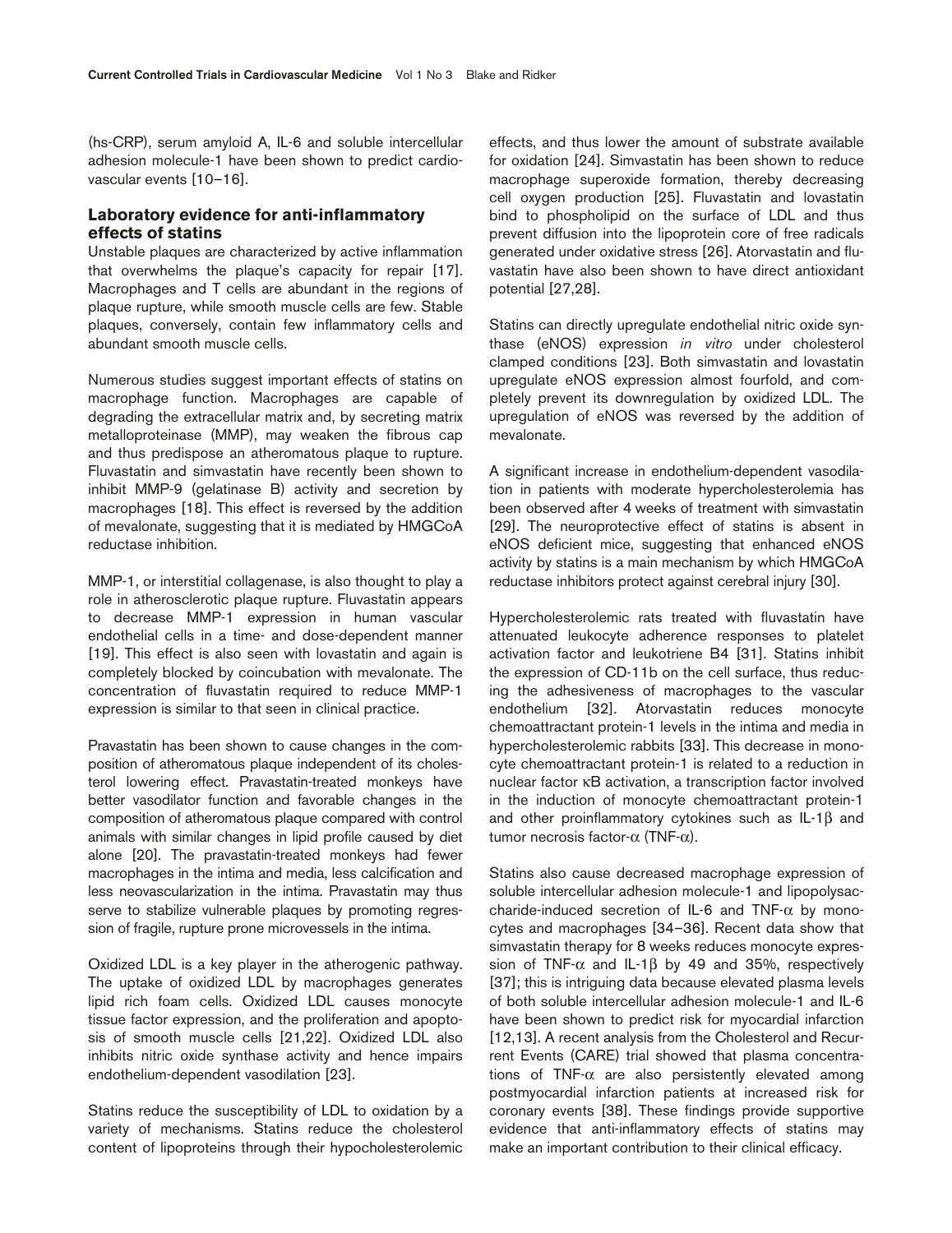In addition to reducing synthesis of cholesterol, HMGCoA reductase inhibitors lower levels of isoprenoids, which are derived from intermediates in the cholesterol biosynthetic pathway. Isoprenoids prenylate a number of cellular proteins that play key roles in cell growth and signal transduction pathways such as G proteins, which have been shown to modulate mitogenic pathways [39].

Statins have been reported to induce apoptosis in cultured vascular smooth muscle cells, and both atorvastatin and fluvastatin increase apoptosis in injured carotid arteries in rabbits [40]. Both simvastatin and fluvastatin inhibit smooth muscle cell proliferation, while pravastatin is devoid of such an effect [41]. The hydrophilic nature of pravastatin may thus limit its diffusion through cell membranes.

Statins also have potentially favorable effects on the coagulation profile. Tissue factor is the primary initiator of the extrinsic pathway. Lipophilic statins (simvastatin and fluvastatin) have been shown to decrease tissue factor expression and activity in cultured human monocyte derived macrophages [42]. Statins also increase tissue plasminogen activator levels and cause a concomitant fall in plasminogen activating inhibitor-1 activity [43].

Other *in vivo* effects common to statins include a reduction of platelet aggregation *ex vivo* and *in vitro* [44]. Simvastatin and pravastatin have been shown to reduce thrombus formation and inhibit thrombin generation [45,46].

Pravastatin therapy is associated with a reduction in the number of episodes of rejection following cardiac transplantation. The inhibition of natural killer T cell activity by pravastatin may explain, in part, this beneficial effect [47]. Although transplant vasculopathy is an entity distinct from atherosclerotic disease, similar inflammatory mediators may contribute to plaque instability.

# **Evidence from clinical trials for antiinflammatory effects of statins**

Clinical data regarding the anti-inflammatory role of statins has until recently been limited. Intriguing data from the CARE trial suggests that pravastatin may directly attenuate the adverse effects of inflammation in a process independent of LDL lowering. The CARE trial specifically randomized patients with a prior history of myocardial infarction to receive either 40 mg pravastatin daily or placebo [1]. Patients with evidence of persistent inflammation (as evidenced by elevation of both hs-CRP and serum amyloid A) were at increased risk for recurrent cardiovascular events [48]. The study group with the highest risk of recurrent events was that of patients with persistent evidence of inflammation who were assigned to placebo (relative risk =  $2.81, P = 0.007$ ). In a stratified analysis, however, the association between inflammation and risk was significant among those randomized to placebo (relative risk  $= 2.11$ ,  $P = 0.048$ ) but was attenuated and not sig-





Relative risks of recurrent coronary events among postmyocardial infarction patients according to the presence or absence of ongoing inflammation and according to placebo or pravastatin therapy. (Adapted from Ridker *et al* [48].)





Median (solid lines) and mean (dotted lines) levels of hs-CRP at baseline and at 5 years among participants in the CARE trial, according to placebo or pravastatin assignment. (Adapted from Ridker *et al* [49]).

nificant among those randomized to pravastatin (relative  $risk = 1.29$ ,  $P = 0.5$ ). The proportion of recurrent cardiac events prevented by pravastatin was 54% among those patients with persistent evidence of inflammation compared with 25% among those without inflammation (Fig. 1). This difference in benefit was observed despite identical baseline LDL levels in these two groups. Compared with placebo, moreover, pravastatin therapy resulted in a 22% reduction in median hs-CRP levels over a 5 year period (Fig. 2), an effect that was independent of statin-induced changes in LDL [49]. Taken together, these data suggest that, in addition to lowering LDL cholesterol, pravastatin may have clinically important anti-inflammatory properties.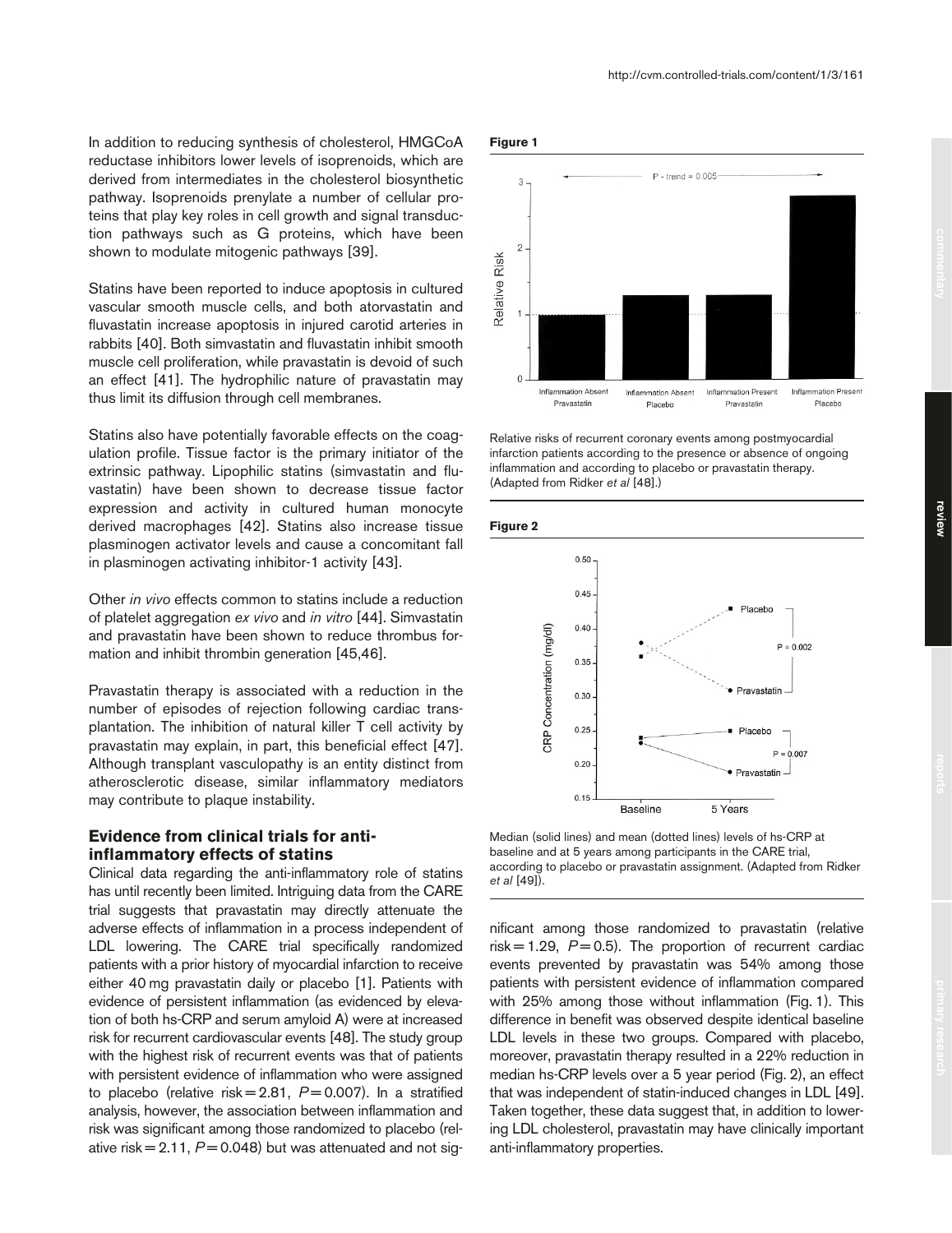

Relative risk of first cardiovascular events in apparently healthy men and women according to baseline levels of the total cholesterol:high density lipoprotein cholesterol (TC:HDLC) ratio and by baseline level of hs-CRP. (Adapted from Ridker *et al* [11,52].)

Qunitle of TC: HDLC

 $\overline{\mathcal{L}}$ 

Quintile of hs-CRP

Atorvastatin and simvastatin have also been shown to reduce CRP levels in a small study of 66 hyperlipidemic patients with coronary artery disease [50]. Simvastatin has been found to reduce CRP levels in type II diabetic patients with hyperlipidemia [51]. The observed change in CRP did not correlate with changes in total cholesterol or high density lipoprotein.

The relative importance of hs-CRP reduction compared with LDL reduction is currently uncertain, and several ongoing studies are directly addressing this issue. What is clear, however, is that markers of inflammation such as hs-CRP appear to add to the predictive value of lipid screening in terms of predicting cardiovascular risk (Fig. 3) [11,52]. It is also clear, at least in secondary prevention, that statins lower hs-CRP levels even in the absence of hyperlipidemia. It has thus been hypothesized that screening for inflammatory markers may provide an improved method to target statin therapy in primary prevention.

It is not currently known if all statins have clinically relevant anti-inflammatory effects or whether any one agent is more powerful than another is in this regard. Furthermore, the time course of the anti-inflammatory effects of statins is not known. Clinical trials with head to head comparison of statins (such as the PROVE-IT study) and studies designed to examine the time-course of statin therapy on hs-CRP levels (such as the PRINCE trial) will help to resolve these remaining questions [53].

#### **References**

- 1. Sacks FM, Pfeffer MA, Moye LA, Rouleau JL, Rutherford JD, Cole TG, Brown L, Warnica JW, Arnold JM, Wun CC, Davis BR, Braunwald E: **The effect of pravastatin on coronary events after myocardial infarction in patients with average cholesterol levels. Cholesterol and Recurrent Events Trial investigators**. *N Engl J Med* 1996, **335**: 1001–1009.
- 2. Shepherd J, Cobbe SM, Ford I, Isles CG, Lorimer AR, MacFarlane PW, McKillop JH, Packard CJ: **Prevention of coronary heart disease with pravastatin in men with hypercholesterolemia. West of Scotland Coronary Prevention Study Group**. *N Engl J Med* 1995, **333**: 1301–1307.
- 3. Downs JR, Clearfield M, Weis S, Whitney E, Shapiro DR, Beere PA, Langendorfer A, Stein EA, Kruyer W, Gotto AM Jr: **Primary prevention of acute coronary events with lovastatin in men and women with average cholesterol levels: results of AFCAPS/TexCAPS. Air Force/Texas Coronary Atherosclerosis Prevention Study**. *JAMA* 1998, **279**:1615–1622.
- 4. **Prevention of cardiovascular events and death with pravastatin in patients with coronary heart disease and a broad range of initial cholesterol levels. The Long-Term Intervention with Pravastatin in Ischaemic Disease (LIPID) Study Group**. *N Engl J Med* 1998, **339**: 1349–1357.
- 5. **Randomised trial of cholesterol lowering in 4444 patients with coronary heart disease: the Scandinavian Simvastatin Survival Study (4S)**. *Lancet* 1994, **344**:1383–1389.
- 6. de Groot E, Jukema JW, Montauban van Swijndregt AD, Zwinderman AH, Ackerstaff RG, van der Steen AF, Bom N, Lie KI, Bruschke AV: **B-Mode ultrasound assessment of pravastatin treatment effect on carotid and femoral artery walls and its correlations with coronary arteriographic findings: a report of the Regression Growth Evaluation Statin Study (REGRESS)**. *J Am Coll Cardiol* 1998, **31**:1561– 1567.
- 7. **The Lipid Research Clinics Coronary Primary Prevention Trial results. I. Reduction in incidence of coronary heart disease**. *JAMA* 1984, **251**:351–364.
- 8. Buchwald H, Campos CT, Boen JR, Nguyen PA, Williams SE: **Disease-free intervals after partial ileal bypass in patients with coronary heart disease and hypercholesterolemia: report from the Program on the Surgical Control of the Hyperlipidemias (POSCH)**. *J Am Coll Cardiol* 1995, **26**:351–357.
- 9. **Cholesterol, diastolic blood pressure, and stroke: 13,000 strokes in 450,000 people in 45 prospective cohorts. Prospective studies collaboration**. *Lancet* 1995, **346**:1647–1653.
- 10. Ridker PM, Cushman M, Stampfer MJ, Tracy RP, Hennekens CH: **Inflammation, aspirin, and the risk of cardiovascular disease in apparently healthy men**. *N Engl J Med* 1997, **336**:973–979.
- 11. Ridker PM, Hennekens CH, Buring JE, Rifai N: **C-Reactive protein and other markers of inflammation in the prediction of cardiovascular disease in women**. *N Engl J Med* 2000, **342**:836–843.
- 12. Ridker PM, Rifai N, Stampfer MJ, Hennekens CH: **Plasma concentration of interleukin-6 and the risk of future myocardial infarction among apparently healthy men**. *Circulation* 2000, **101**:1767–1772.
- 13. Ridker PM, Hennekens CH, Roitman-Johnson B, Stampfer MJ, Allen J: **Plasma concentration of soluble intercellular adhesion molecule 1 and risks of future myocardial infarction in apparently healthy men**. *Lancet* 1998, **351**:88–92.
- 14. Hwang SJ, Ballantyne CM, Sharrett AR, Smith LC, Davis CE, Gotto AM Jr, Boerwinkle E: **Circulating adhesion molecules VCAM-1,**